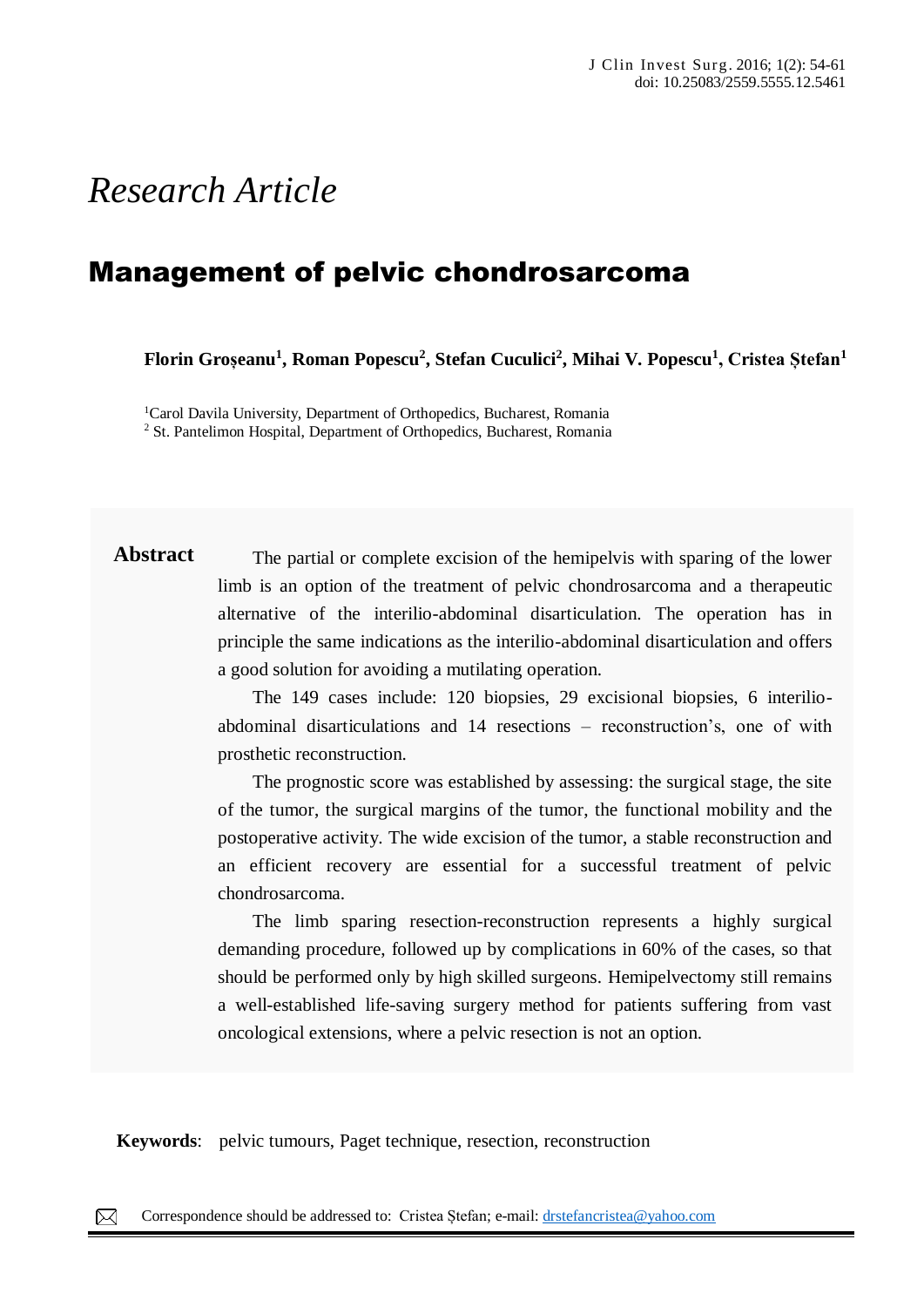## **Introduction**

Both metastatic and primary tumors of the pelvis usually reach significant mass before diagnostic, due to the large size and compliance of the pelvic cavity. Clinically, most patients do not express any signs or symptoms until late tumor development. Occasionally, a large, asymptomatic mass is felt on abdominal or pelvic examination.

Until late 1970s most pelvic tumors were treated by hemipelvectomy, a procedure often associated with a high percentage of complications and increased rate of mortality  $(1, 2)$ . With the advancement in technology, more accurate techniques for imaging of the pelvis, upgraded methods of resections such as internal hemipelvectomy, use of neoadjuvant chemotherapy and radiotherapy, along with improved prosthetic reconstruction, limb-sparing procedures are now performed in the majority of these cases (2-4).

The increased incidence of secondary tumors concomitantly with the lifetime prolongation and with a more reliable oncological detection led to the increase of the number of pelvic tumors generally, under the conditions in which the rate of malignant primitive tumors remains constantly at 15% of the skeletal tumors (4, 5).

The development particularities of the pelvic malignant tumors are related to the structure of the pelvic girdle formed of relatively thin bones from which the extra pelvic of a tumor to the adjacent musculature or its intrapelvic extension (to the viscera of the lesser pelvis) is easily possible. This extension is not limited by septa or important fasciae, neither by other anatomical barriers. The intrapelvic extension manifests itself by a poor clinical symptomatology, explaining the great size of the tumor at the moment of detection (5, 6).

Pelvic chondrosarcoma is not chemotherapy responsive or radiotherapy sensitive, but it is a surgically treatable borderline tumor (4-7).

#### *Anatomic considerations*

A rigorous knowledge of the pelvic and tight anatomy is indispensable in order to apply one of these demanding surgical techniques, the main goal is minimizing both intraoperative and postoperative mortality. A single imaging technique does not offer sufficient data for a tumoral extent to be diagnosed correctly. Data from two or more imaging modalities is required in order to permit a realistic view of the exact anatomic extent (1, 2, 8).

#### *Musculoskeletal anatomy*

The iliac crest, which can be easily palpated, is the attachment site for the abdominal wall musculature, quadratus lumborum and iliacus muscle, the later covering the inner aspect of the ilium.

The acetabulum provides the upper-medial mechanical support of the hip joint. No muscle attachment connects to the acetabulum.

Hip adductors take their origin from the inferior aspect of the pubis. The neurovascular bundle runs along the anterior aspect of the pubis (7, 9).

#### *Neurovascular anatomy*

Sacral nerve roots are located inside the vertebral column at the level of L1, where the cauda equina begins, then descending to the sacrum bone. It is considered an unresectable tumor, any type of tumor that penetrates the sacrum beyond the midline, morbidity surpassing the oncologic benefit from the surgery for a procedure at this site.

#### *Surgical resection techniques*

Pelvic sarcomas are treated either with curettage and cemented hardware reconstruction, by wide resections or by hemipelvectomy. The last two can be classified into two groups: 1) limb sparing resection (pelvic resection) and 2) hemipelvectomy (hindquarter amputations).

Pelvic resection is a term defining a series of techniques grouped together and classified by Enneking. The classification is based on the resected region of the targeted bone: type I, ilium; type II,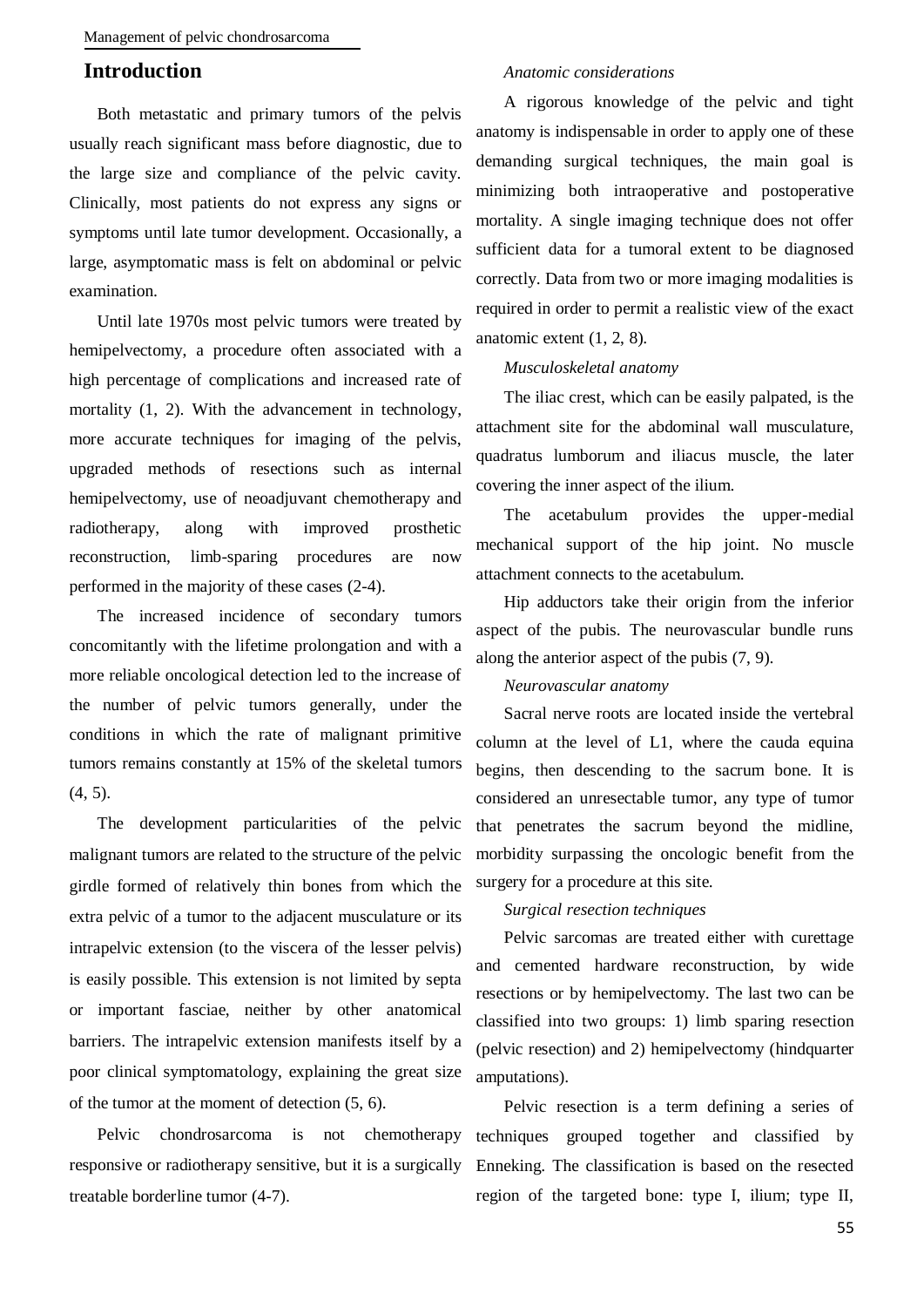resection of the posterior ilium. En bloc resection of reconstruction (Figure 2). the posterior ilium can also be classified as an extended type I resection.

Hemipelvectomy (hindquarter amputations) are required in some extreme cases where a limb-sparing surgery is not a viable option (Figure 1). In Classic Hemipelvectomy (standard) the pubic symphysis and sacroiliac joint are disconnected, common iliac vessels are divided followed by the removal of the pelvic ring and closure with a posterior fasciocutaneous flap. In Modified Hemipelvectomy (conservative) the hypogastric vessels and the inferior gluteal vessels are spared. Extended hemipelvectomy consists in a hemipelvis resection extending the boundaries of the tumor involving the sacroiliac joint and Anterior Flap Hemipelvectomy (described by William Enneking).



Figure 1. PV Resection zone I- II-III Hemipelvectomy

## **Objectives**

The experience of our clinic in the treatment of pelvic tumors during a 5-year period is referred in this material. Partial or complete hemiplevic excision is a viable alternative to hemipelvectomy.

## **Materials and Methods**

biopsies, 6 interilio-abdominal disarticulations and 14 histiocytoma, 1 pelvic hydatid cyst.

periacetabular region; type III, pubis; type IV, en bloc resections – reconstructions, one of with prosthetic



**Figure 2.** Male to female statistic ratio

Angio- magnetic resonance (Angio- MRI), scintigraphy, computed tomography (CT) and radiographic investigation in classical incidence and oblique incidence where used as methods for the preoperative tumoral staging (Figure 3).



**Figure 3.** CT Scan of a tumor with borders beyond the midline.

The preoperative status was established by means of a multidisciplinary investigation consisting in:

 Assessment of the clinical state: anamnesis, tumoral development rate and drug addiction.

 Biological investigation: hematological analysis and serum biochemistry, tumoral markers, alkaline phosphatase, phosphocalcium balance, anesthetic and surgical risk factors.

The 149 cases include: 120 biopsies, 29 excisional chondrosarcomas (1B), 1 malignant fibroma Study of the tumor type: 2 cases of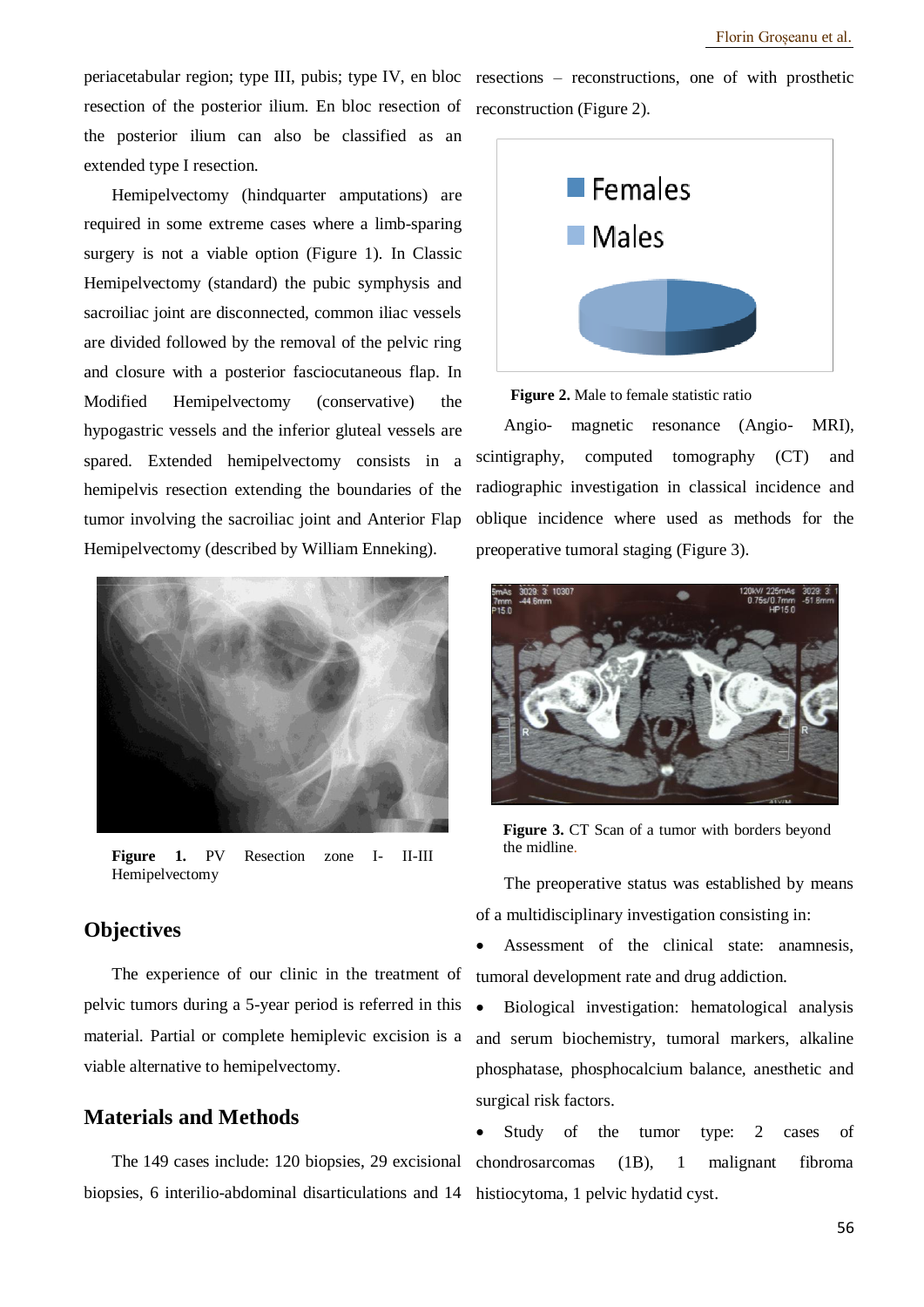Other tumoral locations investigated by scintigraphy and pulmonary CT.

Study of the response to the treatment

Two criteria where used for the inclusion of the patients in the category of resection-reconstruction treatment:

1. Obtaining adequate surgical margins using this procedure would be possible.

2. The margin obtained by interilio-abdominal amputation would not have been oncological safer than that obtained by resection-construction.

The site of the tumor was in two cases in the  $II +1$ region, in one case in the region II and in one case in the region  $I + II + III$ .

The preoperative preparation protocol included: two-days-preparation of the digestive tract by liquid diet and antibiotic therapy including Cefamandole, Gentamicin and Metronidazole for the intestinal flora sterilization. A urethral catheter was used for marking the ureter in order to avoid its intraoperative lesion. General and through epidural catheter anesthesia was used and the monitoring consisted in invasive arterial tension,  $SAO<sub>2</sub>$ ,  $ETCO<sub>2</sub>$ ,  $ECG$ , urinary output per hour, control venous line and central temperature.

#### *Surgical techniques*

A standard ilio-inguino-perineal incision was used as the main resection method with anterior, posterior or lateral extensions in conformity to the tumoral site, followed by the iliac, gluteal and obturator vessels control, assisted by the vascular surgery team. Pelvic cavity inspection was possible after the disinsertion of the abdominal musculature from the iliac and the pubic bone was completed. Posterior, the region of the sciatic notch and the sciatic nerve were laid bare, the resection lines could be identified and 3 osteotomies according to the planning were carried out, including

the hip joint when the tumor has invaded the articular cavity. In one case the surgical margins obtained were non-contaminated (chondrosarcoma), in two cases the margins were contaminated (malignant fibromas, histiocytoma and chondrosarcoma), whereas in another case, strict oncological problems were not involved.

The reconstruction technique included three iliofemoral pseudo-arthrosis and one reconstruction through the Paget technique with total hip joint. The ilio-femoral pseudo-arthrosis reconstruction was achieved by anchorage of the proximal end of the femur to the iliac wing, according to the type II/III or IIA/III resections with intra-acetabular invasion (Figure 4, 5, 6).



**Figure 4.** MC, A) Resection zone II Femuro-iliac Reconstruction B) resected tumoral mass C) Postoperative X-ray



**Figure 5.** BR Resection zone II-III, Femuro-iliac Reconstruction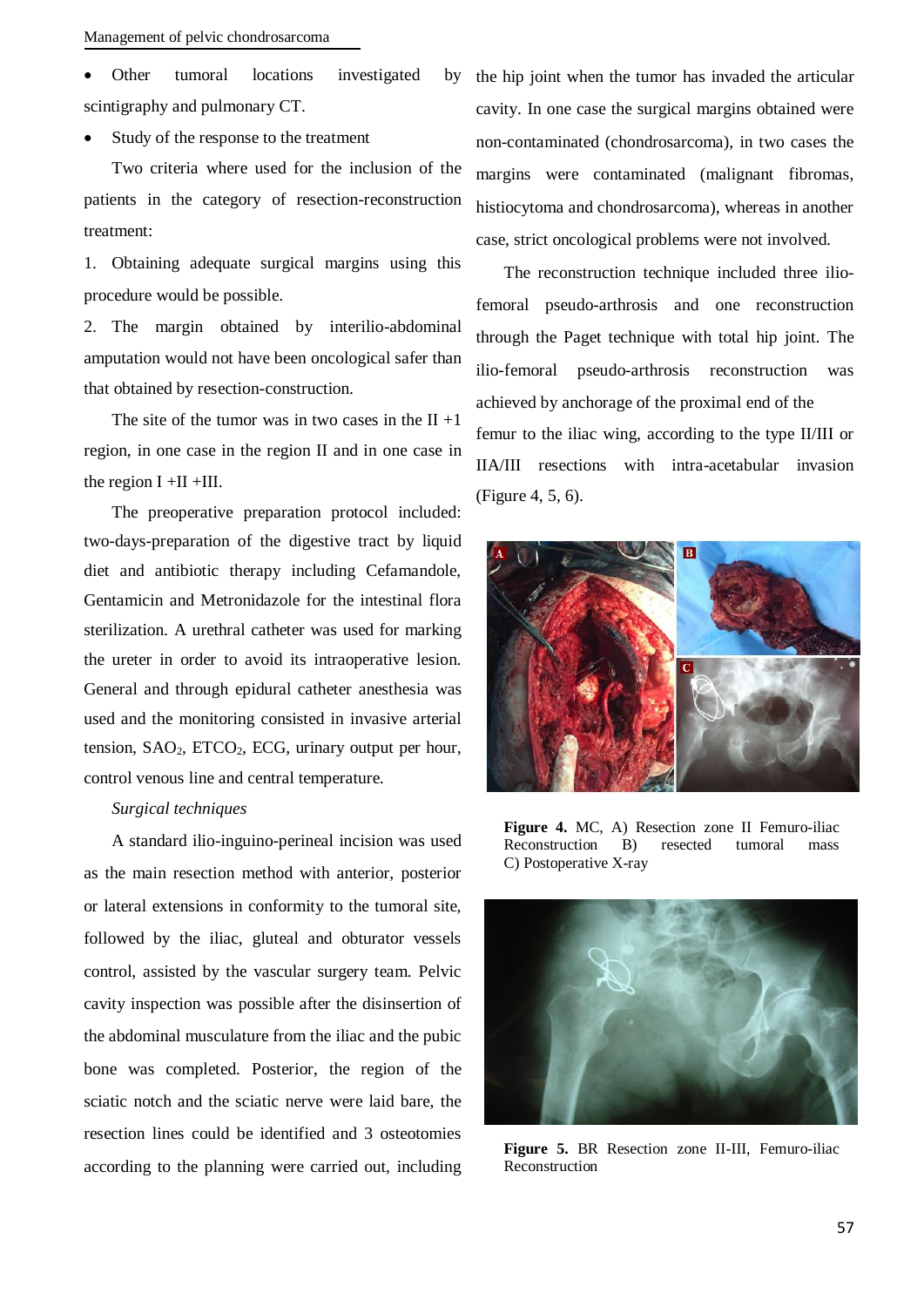

**Figure 6.** BR resected tumoral mass zone II-III

## **Results**

Pelvic tumors surgery was associated with a great number of complications, as 3 out of 4 patients who underwent resection-reconstruction were recorded with one or several complications post operatory.

The most common complication, the infection with or without dehiscence, was present in 2 patients. In the case of the patient with hydatid cyst, the staphylococcus infection was treated by early debridement and antibiotic therapy.

In one of the 2 cases in which the surgical margins were considered contaminated, more precisely, the patient with the malignant fibrous histiocytoma, a recent scrotal edema occurred on the operated side suggesting a local recurrence.

One out of 4 patients, in whom the Paget resection-reconstruction technique was applied, presented neurological complication. The paralysis of the peroneal nerve might have occurred while total hip prosthesis was applied, to which the femoral part was fitted with a long neck, tensioning the sciatic nerve.

Other complications were present: in two patients a moderate lumbalgia was present; one patient manifested a thrombophlebitis and another patient, a

cutaneous necrosis. No visceral lesions were detected in any of the patients.

#### *Evaluation of the reconstruction*

Post operatory pelvic instability was present in all the studied cases, loss of the articular connection between the femur and the sacroiliac joint on the resected side. The Puget arthroplasty reconstruction technique required a 9 cm resection from the proximal extremity of the femur, which was used as a graft, restoring the anatomical pelvic continuity between the superior pelvic ramus and the sacroiliac joint, followed by the acetabular prosthetic component implantation. The proximal femur was reconstructed by using a Kent type prosthesis (Figure 7, 8). Post operatory, six weeks immobilisation was achieved with the use of a pelvipodal plaster cast.



**Figure 7.** Resection Reconstruction Puget Technique with Kent Prosthesis



**Figure 8.** Postoperative - Resection Reconstruction Puget Technique with Kent Prosthesis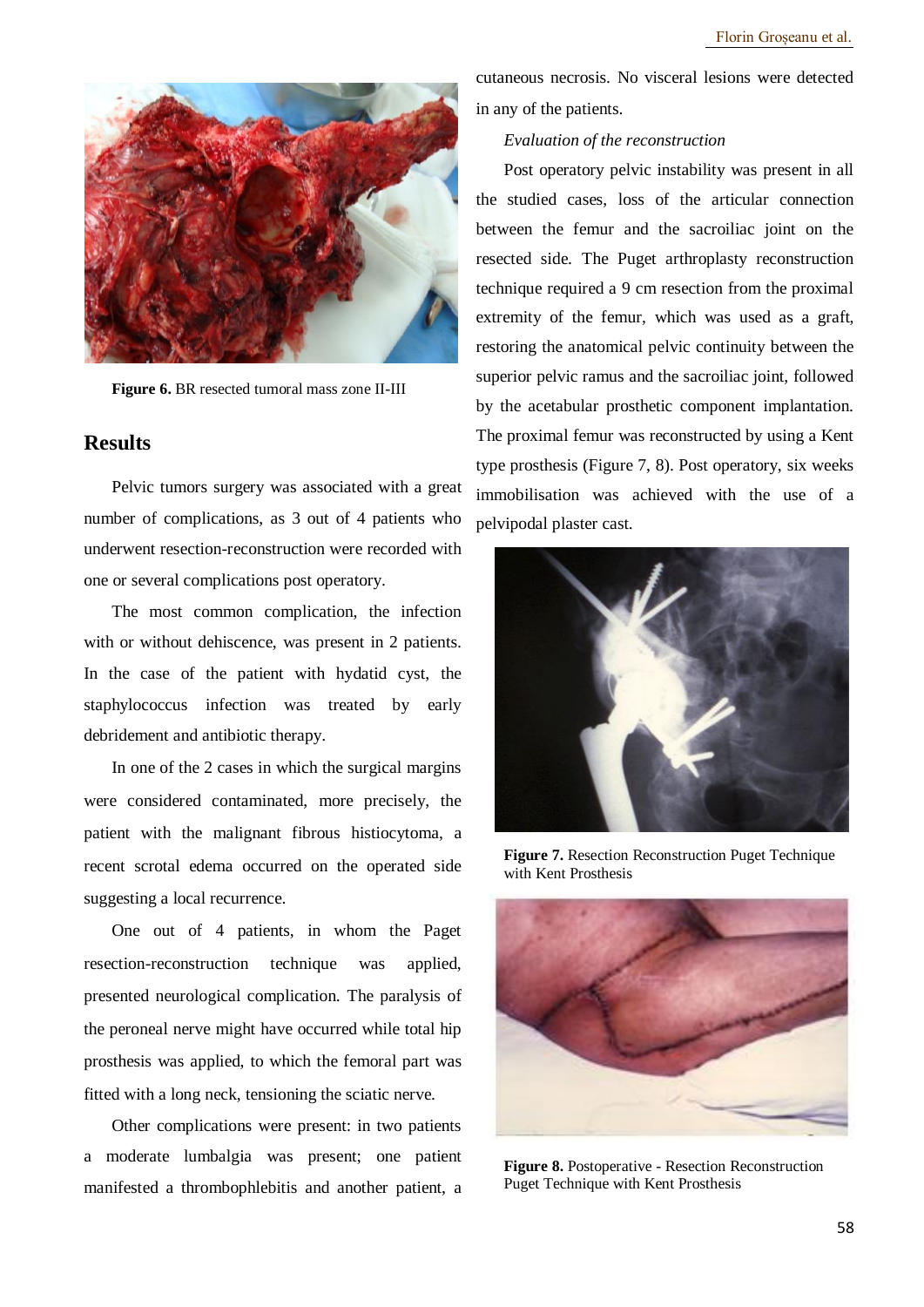In conformity to the Musculoskeletal Tumor Society, pain, mobility, stability, deformation, muscle strength, physiological tolerance and functional activity were analyzed in the context of the patient's functional assessment evaluation. For each parameter 5 points were assigned at the most, 35 points corresponding to a 100% value. The average score of the 4 cases was of 21 points, representing a value of 60% which corresponds to a satisfactory score.

### **Discussion**

Although the surgery of pelvic bone tumors achieved exceptional advances due to the advancement in the imaging investigation sector, prosthetic reconstruction, anesthesia and upgraded methods of resection, it is still a technically demanding procedure, followed up by numerous complications. Most complications are the result of the tumor abscission, compared with the lower rate of complication resulting from reconstruction. Literature data confirms that this type of intervention is burdened with 60% complications.

In some extreme cases, such as vast tumoral extensions, hemipelvectomy still remains a lifesaving procedure.

During the resection-reconstruction by iliofemoral pseudarthrosis 11 blood units were transfused and 19 blood units for the Paget type resection-reconstruction with total hip prosthesis. The duration of the operation was 6.5 for the iliofemoral pseudarthrosis reconstruction respectively 11 hours for the Paget procedure.

The remaining mass of the abductor muscle represents a decisive element in the mobility function post resection.

Modern day techniques aim at either a biological or mechanical reconstruction.

For the mechanical reconstruction, an individualized pelvic implant is used along with a total hip prosthesis. Although the promoters of this method consider that it assures the best functional results, this reconstruction procedure comes with a series of specific complications such as: transosseous iliac migration and dislocation.

Frozen osteochondral allografts are used in the biological reconstruction procedure, retaining the length of the limb and the articular mobility. Nonetheless, this surgical method comes with frequent complications: interface consolidation, infection and fatigue fracture.

## **Conclusions**

Limb-sparing pelvic resection-reconstruction consists in a remarkable result on patients whom a hemipelvectomy procedure would not offer better oncological results. Limb sparing resectionreconstruction represents a highly surgical demanding procedure, followed up by complications in 60% of the cases, so that should be performed only by high skilled surgeons.

Hemipelvectomy still remains a well-established life-saving surgery method for patients suffering from vast oncological extensions, where a pelvic resection is not an option. Multidisciplinary staging, imaging, biochemistry, clinical and, last but not the least, surgical fields are required in order to obtain a high quality result.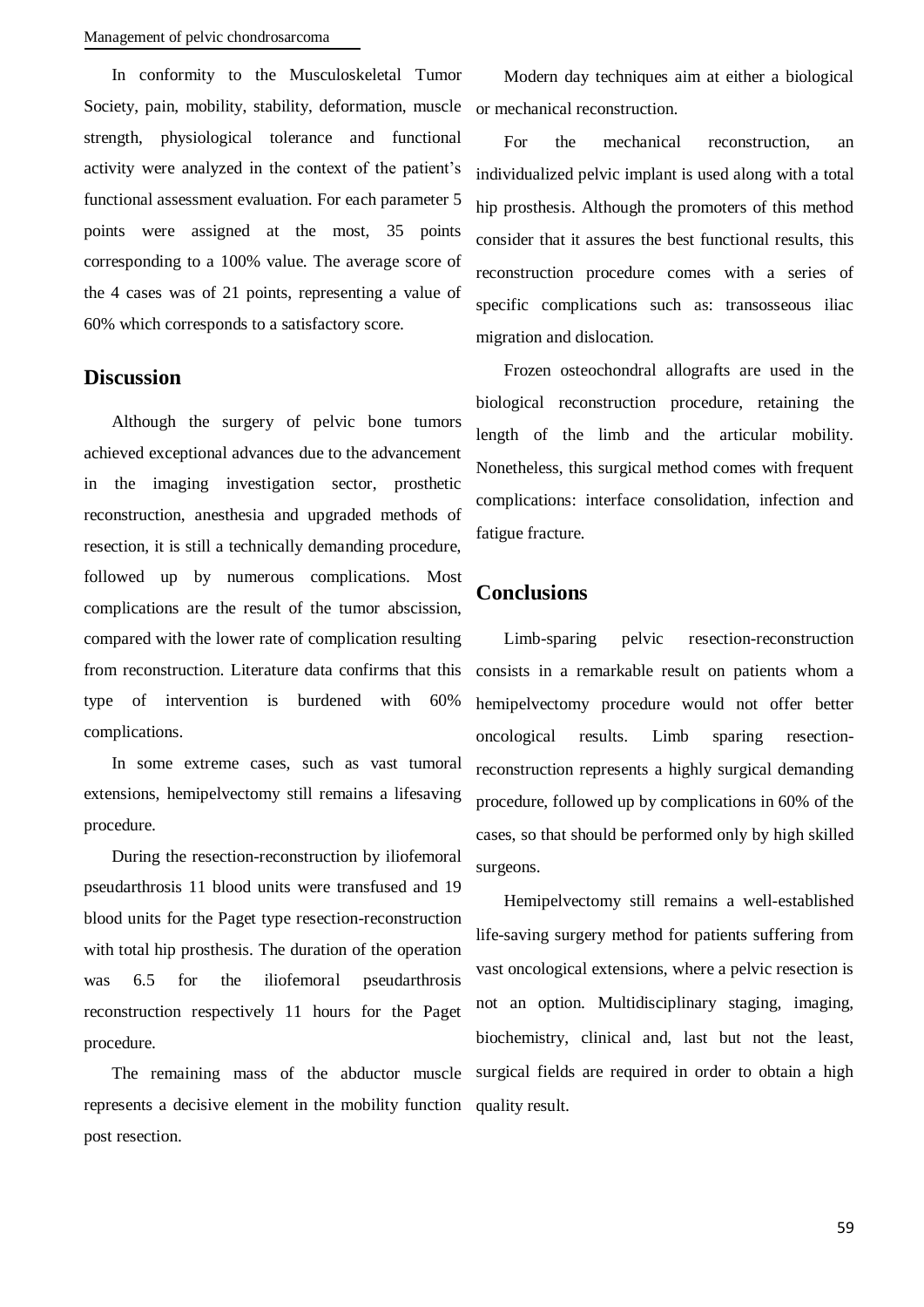## **References**

- 1. Abudu A, Grimer RJ, Cannon SR, Carter SR, Sneath RS. Reconstruction of the hemipelvis after the excision of malignant tumours. Complications and functional outcome of prostheses. *J Bone Joint Surg Br*. 1997; 79(5): 773-9. PMID: 9331034 <https://doi.org/10.1302/0301-620X.79B5.6749>
- 2. Arvinius C, González-Pérez A, García-Coiradas J, García-Maroto R, Cebrián-Parra JL. Paraneoplastic vasculitis associated to pelvic chondrosarcoma: a case report. *SICOT J*. 2016; 2: 8. PMID: 27163097

<https://doi.org/10.1051/sicotj/2015042>

- 3. Delepine F, Delepine G, Sokolov T, Hernigou P, Goutallier D. Resultats des prostheses composites au cement apres resection acetabulaire pour sarcome. *Rev Chir Orthop Reparatrice Appar Mot*. 2000; 86(3): 265-77. PMID: 10844357
- 4. Ozturker C, Incedayi M, Kara K, Sonmez G. Giant pelvic chondrosarcoma with vertebral column invasion. *Spine J*. 2016; 16(4): e239-40. PMID: 26515393

<https://doi.org/10.1016/j.spinee.2015.10.031>

5. Enneking WF, Spanier SS, Malawer MM. The effect of the anatomic setting on the results of surgical procedures for soft parts sarcoma of the thigh. *Cancer* 1981; 47(5): 1005–22. PMID: 7226034 [https://doi.org/10.1002/1097-](https://doi.org/10.1002/1097-0142(19810301)47:5%3c1005::AID-CNCR2820470532%3e3.0.CO;2-9) [0142\(19810301\)47:5<1005::AID-CNCR2820470532>3.0.CO;2-9](https://doi.org/10.1002/1097-0142(19810301)47:5%3c1005::AID-CNCR2820470532%3e3.0.CO;2-9)

```
6. Outani H, Hamada K, Imura Y, Oshima K, 
Sotobori T, Demizu Y, Kakunaga S, Joyama S, 
Imai R, Okimoto T, Naka N, Kudawara I, Ueda T, 
Araki N, Kamada T, Yoshikawa H. Comparison of 
clinical and functional outcome between surgical 
treatment and carbon ion radiotherapy for pelvic 
chondrosarcoma. Int J Clin Oncol. 2016; 21(1):
186-93. PMID: 26150259
```
<https://doi.org/10.1007/s10147-015-0870-z>

7. Arnal-Burró J, Calvo-Haro JA, Igualada-Blazquez C, Gil-Martínez P, Cuervo-Dehesa M, Vaquero-Martín J. Hemipelvectomy for the treatment of high-grade sarcomas: Pronostic of chondrosarcomas compared to other histological types. *Rev Esp Cir Ortop Traumatol*. 2016; 60(1): 67-74. PMID: 26091572

<https://doi.org/10.1016/j.recot.2015.04.002>

- 8. Gillis CC, Street JT, Boyd MC, Fisher CG. Pelvic reconstruction after subtotal sacrectomy for sacral chondrosarcoma using cadaveric and vascularized fibula autograft: Technical note. *J Neurosurg Spine*. 2014; 21(4): 623-7. PMID: 25084027 <https://doi.org/10.3171/2014.6.SPINE13657>
- Possover M, Uehlinger K, Ulrich Exner G. Laparoscopic assisted resection of a ilio-sacral chondrosarcoma: A single case report. *Int J Surg Case Rep*. 2014; 5(7): 381-4. PMID: 24862027 <https://doi.org/10.1016/j.ijscr.2014.04.007>
- 10. Blakeney WG, Day R, Cusick L, Smith RL. Custom osteotomy guides for resection of a pelvic chondrosarcoma. *Acta Orthop*. 2014; 85(4): 438- 41. PMID: 24847792

<https://doi.org/10.3109/17453674.2014.920988>

- 11. Espejo-Sánchez G, Rico-Martínez G, Linares-González LM, Delgado-Cedillo E, Clara-Altamirano MA. Periacetabular pelvic reconstruction for chondrosarcoma with autograft of the proximal femur. *Acta Ortop Mex*. 2012; 26(4): 250-4. PMID: 23320328
- 12. Mankin HJ, Doppelt SH, Sullivan TR, Tomford WW. Osteoarticular and intercalary allograft transplantation in the management of malignant tumors of bone. *Cancer*. 1982; 50(4): 613-30. PMID: 7046906 [https://doi.org/10.1002/1097-](https://doi.org/10.1002/1097-0142(19820815)50:4%3c613::AID-CNCR2820500402%3e3.0.CO;2-L)

[0142\(19820815\)50:4<613::AID-CNCR2820500402>3.0.CO;2-L](https://doi.org/10.1002/1097-0142(19820815)50:4%3c613::AID-CNCR2820500402%3e3.0.CO;2-L)

13. Nieder E, Elson RA, Engelbrecht E, Kasselt MR, Keller A, Steinbrink K. The saddle prosthesis for